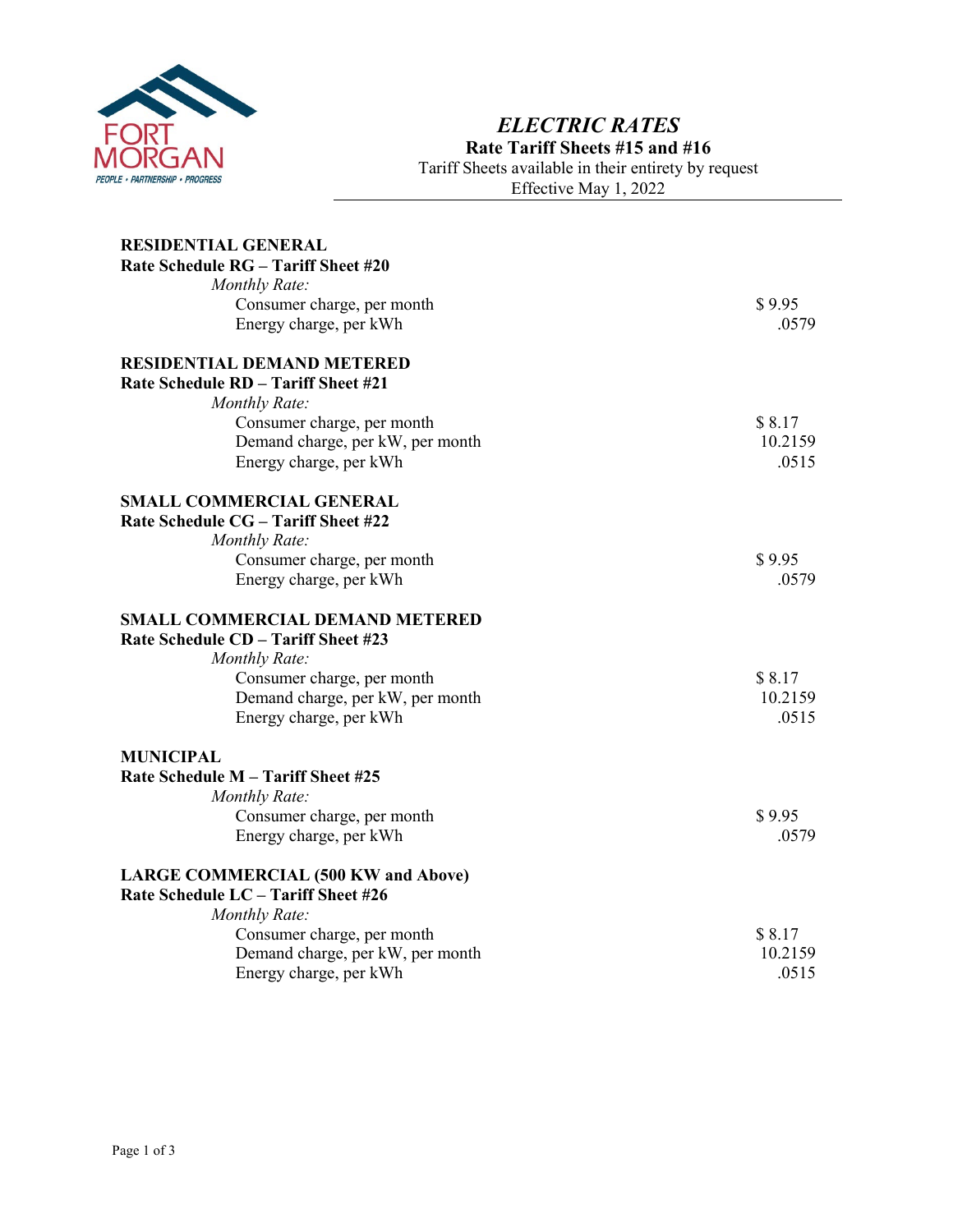## **INDUSTRIAL TRANSMISSION LEVEL**

| Rate Schedule TL - Tariff Sheet #28          |         |
|----------------------------------------------|---------|
| Monthly Rate:                                |         |
| Consumer charge, per month                   | \$8.17  |
| Demand charge, per kW, per month             | 10.1431 |
| Energy charge, per kWh                       | .0493   |
| <b>IRRIGATION</b>                            |         |
| Rate Schedule I - Tariff Sheet #30           |         |
| Monthly Rate:                                |         |
| Consumer charge, per month                   | \$8.17  |
| Demand charge, per kW, per month             | 10.2159 |
| Energy charge, per kWh                       | .0515   |
| <b>INTERRUPTIBLE LOAD MANAGEMENT SERVICE</b> |         |
| Rate Schedule ILM - Tariff Sheet #32         |         |
| Monthly Rate:                                |         |
| Consumer charge, per month                   | \$8.17  |
| Demand charge, per kW, per month             | 10.1431 |
| Energy charge, per kWh                       | .0515   |
| <b>RESIDENTIAL LIGHTING (FLAT RATE)</b>      |         |
| Rate Schedule RAL - Tariff Sheet #34         |         |
| 100 watt, per lamp, per month                | \$7.79  |
| <b>COMMERCIAL AREA LIGHTING (FLAT RATE)</b>  |         |
| Rate Schedule CAL - Tariff Sheet #35         |         |
| 100 watt, per lamp, per month                | \$7.79  |
| HIGHWAY FOG LIGHTING (FLAT RATE)             |         |
| Rate Schedule HYL - Tariff Sheet #36         |         |
| 100 watt, per lamp, per month                | \$93.40 |
| <b>CO-GENERATION STANDBY</b>                 |         |
| Rate Schedule CGSB - Tariff Sheet #40        |         |
| Monthly Rate:                                |         |
| Customer charge, per month                   | \$21.80 |
| Distribution standby, per kW, per month      | 8.49    |
| Generation standby, per kW, per month        | 1.52    |
| Energy charge, per kWh                       | .0441   |
| Excess production demand, per kW, per month  | 10.16   |
| Standby hours                                | 1,314   |